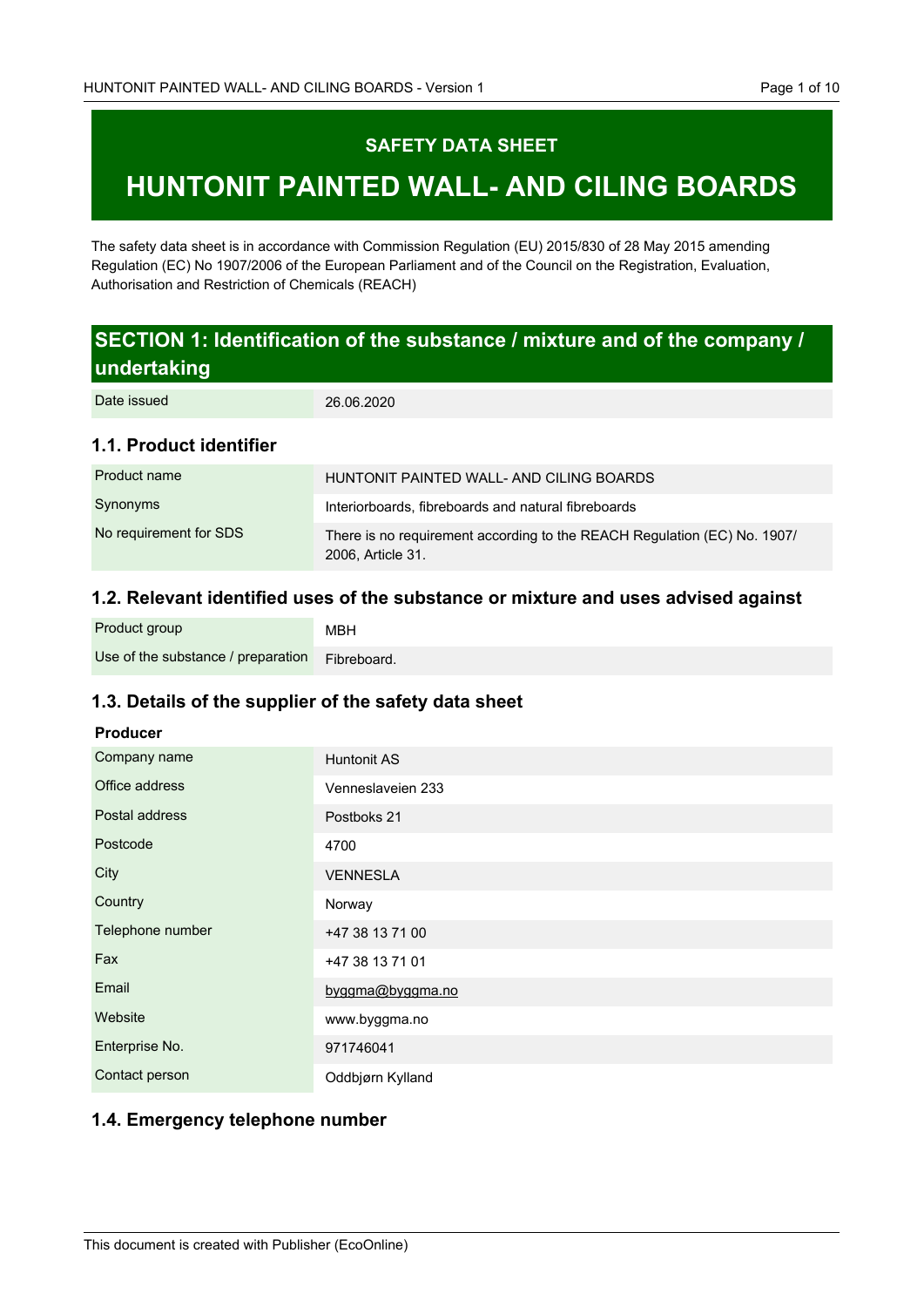| Emergency telephone | Telephone number: +47 22 59 13 00                |
|---------------------|--------------------------------------------------|
|                     | Description: Norwegian Poison Information Center |

# **SECTION 2: Hazards identification**

#### **2.1. Classification of the substance or mixture**

| Additional information on | According to REACH the product is declared as an article and is not subject |
|---------------------------|-----------------------------------------------------------------------------|
| classification            | to the provisions of classification.                                        |

## **2.2. Label elements**

| Other label information (CLP) | This is an article according to REACH, and is not covered by the regulations for |
|-------------------------------|----------------------------------------------------------------------------------|
|                               | the classification and labeling of chemicals.                                    |

## **2.3. Other hazards**

| PBT / vPvB                  | Not relevant.                                                                                                                                                                                                                                                      |
|-----------------------------|--------------------------------------------------------------------------------------------------------------------------------------------------------------------------------------------------------------------------------------------------------------------|
| Hazard description, general | The product is not considered to be hazardous to health, environmentally<br>hazardous or poses a safety risk during intended / normal use. When processing<br>the product, other conditions may involve risks. F.ex. dust formation when cutting<br>in the plates. |

## **SECTION 3: Composition / information on ingredients**

### **3.2. Mixtures**

| Substance                   | <b>Identification</b> | <b>Classification</b> | Contents    | <b>Notes</b> |
|-----------------------------|-----------------------|-----------------------|-------------|--------------|
| Wood (solid)                |                       |                       | 92 - 95 %   |              |
| Water                       |                       |                       | $4 - 7\%$   | 6            |
| Paint and varnish (lacquer) |                       |                       | $1 - 2\%$   |              |
| Synthetic resin             |                       |                       | $0.3 - 1\%$ | 6            |

<sup>2</sup>Substance with a workplace exposure limit <sup>6</sup>Substance listed as additional information

## **SECTION 4: First aid measures**

### **4.1. Description of first aid measures**

| General      | Emergency telephone number: see section 1.4.                                                                    |
|--------------|-----------------------------------------------------------------------------------------------------------------|
| Inhalation   | Dust-raising handling: Rinse nose and mouth with water. Fresh air and rest.                                     |
| Skin contact | If uncomfortable: Wash with soap and water.                                                                     |
| Eye contact  | Rinse with water. Contact physician if discomfort continues. Use luke warm water<br>to avoid damage to the eye. |
| Ingestion    | Not considered to be a topical route of exposure.                                                               |

### **4.2. Most important symptoms and effects, both acute and delayed**

| Acute symptoms and effects | Inhalation: Dust may irritate respiratory system.               |
|----------------------------|-----------------------------------------------------------------|
|                            | Skin contact: Dust may cause mechanical irritation of the skin. |
|                            | Eye contact: Dust may give mechanical eye irritation.           |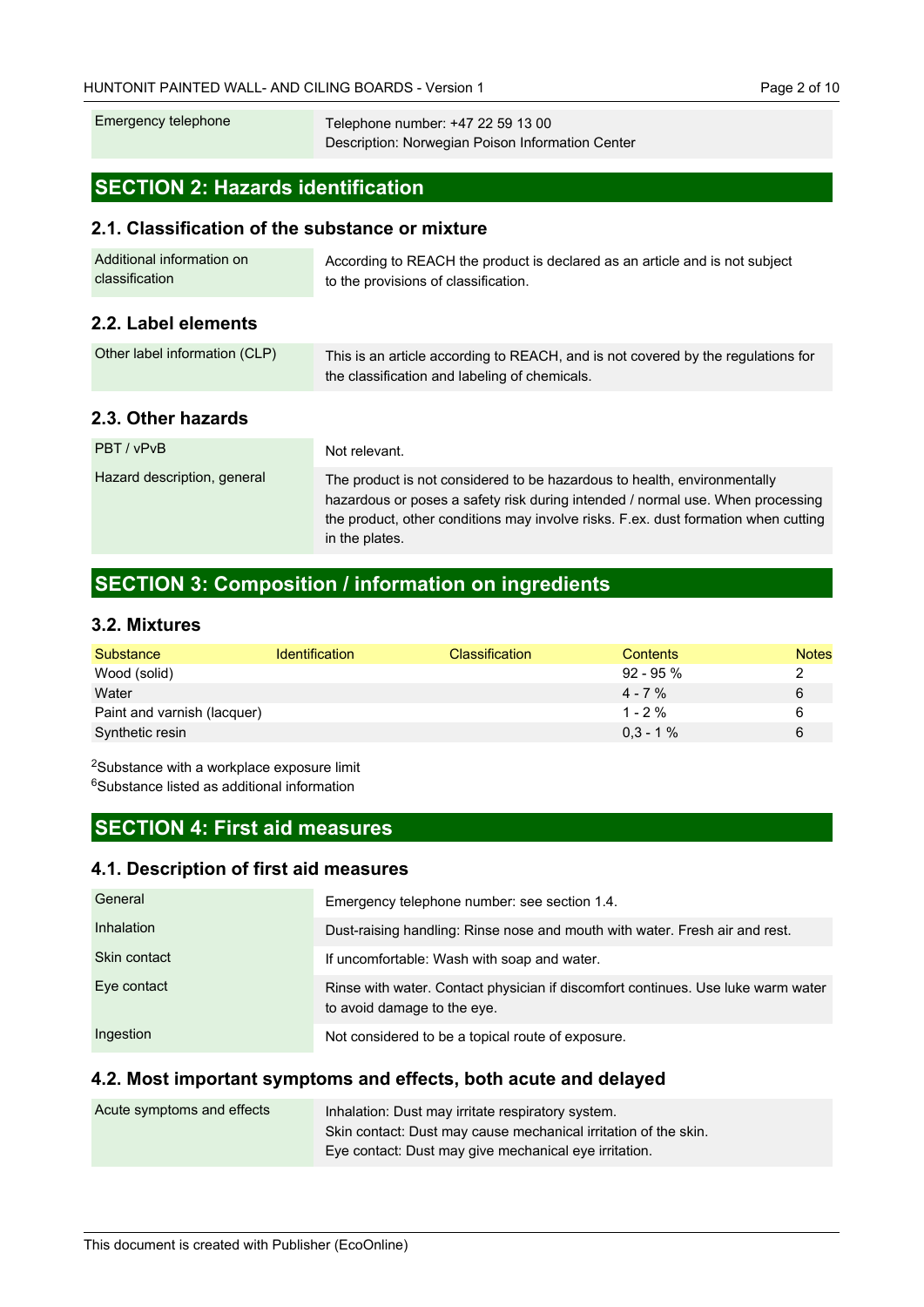### **4.3. Indication of any immediate medical attention and special treatment needed**

Treat symptomatically. No specific information from the manufacturer. Other information

## **SECTION 5: Firefighting measures**

### **5.1. Extinguishing media**

| Suitable extinguishing media | Dry-powder, carbon dioxide (CO2), water mist, foam. |
|------------------------------|-----------------------------------------------------|
| Improper extinguishing media | Do not use water jet.                               |

### **5.2. Special hazards arising from the substance or mixture**

| Fire and explosion hazards    | The product is combustible, but not flammable.                                  |
|-------------------------------|---------------------------------------------------------------------------------|
| Hazardous combustion products | May include, but is not limited to: Carbon monoxide (CO). Carbon dioxide (CO2). |
|                               | Hydrocarbons.                                                                   |

### **5.3. Advice for firefighters**

| Personal protective equipment | Use compressed air equipment when the chemical is involved in fire. In case of<br>evacuation, an approved protection mask should be used. See also section 8. |
|-------------------------------|---------------------------------------------------------------------------------------------------------------------------------------------------------------|
| Other information             | If possible and without risk, move product from fire location.                                                                                                |

### **SECTION 6: Accidental release measures**

#### **6.1. Personal precautions, protective equipment and emergency procedures**

| Personal protection measures | No special measures are needed. Treated like natural wood. |
|------------------------------|------------------------------------------------------------|
|------------------------------|------------------------------------------------------------|

#### **6.2. Environmental precautions**

| Environmental precautionary | No special measures necessary. |
|-----------------------------|--------------------------------|
| measures                    |                                |

### **6.3. Methods and material for containment and cleaning up**

| Clean up | The product are collected mechanically. Dispose of in accordance with local |
|----------|-----------------------------------------------------------------------------|
|          | regulations for waste handling (see section 13).                            |

#### **6.4. Reference to other sections**

Other instructions

See also sections 8 and 13.

## **SECTION 7: Handling and storage**

### **7.1. Precautions for safe handling**

| Handling | Provide adequate ventilation. Use protective equipment as referred to in section |
|----------|----------------------------------------------------------------------------------|
|          | 8.                                                                               |
|          | There is no expected health hazard when touching the product. Care should be     |
|          | taken when lifting, sheets in the stack may slip and be heavy.                   |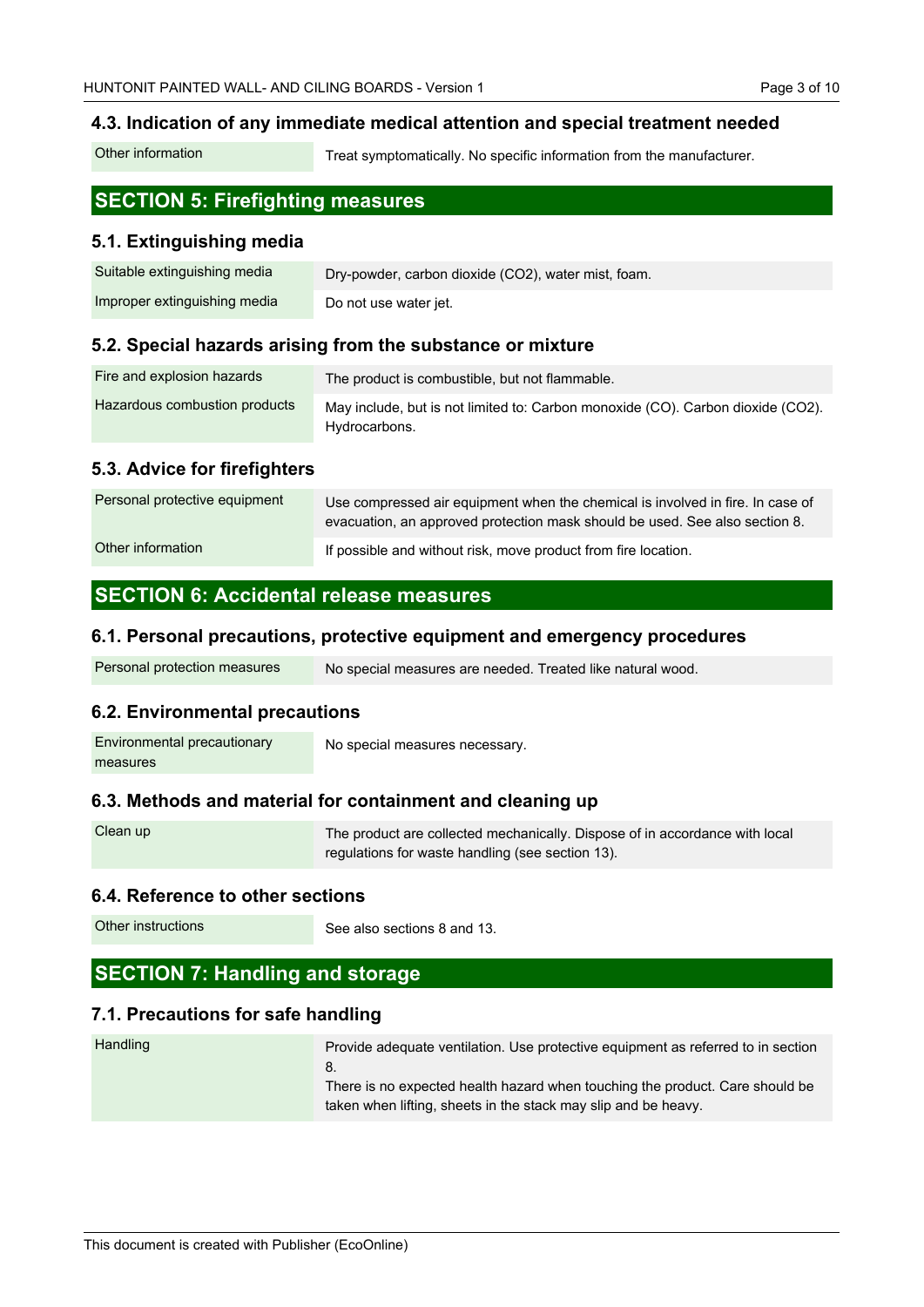### **Protective safety measures**

| Safety measures to prevent fire | Keep away from heat/sparks/open flames/hot surfaces.                           |
|---------------------------------|--------------------------------------------------------------------------------|
| Advice on general occupational  | Do not eat, drink or smoke during work. Wash your hands after contact with the |
| hygiene                         | product.                                                                       |

### **7.2. Conditions for safe storage, including any incompatibilities**

| Storage             | Keep in original container. Stored dry and indoors. |
|---------------------|-----------------------------------------------------|
| Conditions to avoid | Keep away from heat, sparks and open flame.         |

### **7.3. Specific end use(s)**

Specific use(s)

See section 1.2.

## **SECTION 8: Exposure controls / personal protection**

### **8.1. Control parameters**

| Substance                                                          | <b>Identification</b>                                                                    | <b>Exposure limits</b>                                                                                                                                                                                                                         | <b>TWA Year</b> |
|--------------------------------------------------------------------|------------------------------------------------------------------------------------------|------------------------------------------------------------------------------------------------------------------------------------------------------------------------------------------------------------------------------------------------|-----------------|
| Wood dust from Nordic<br>woods except oak and<br>beech, total dust |                                                                                          | Limit value $(8 h)$ : 2 mg/m <sup>3</sup><br>Κ                                                                                                                                                                                                 |                 |
| Control parameters comments                                        | product.<br>Explanation of the notations:<br>$K =$ carcinogenic.<br>FOR-2020-04-06-695). | The stated value is only relevant for dust formation during processing of the<br>References (laws/regulations): Norwegian regulation on exposure limits: FOR<br>2011-12-06 nr 1358 Forskrift om tiltaks- og grenseverdier (sist endret gjennom |                 |

### **8.2. Exposure controls**

### **Precautionary measures to prevent exposure**

| Technical measures to prevent<br>exposure | Provide adequate ventilation. The personal protective equipment must be<br>CE-marked and the latest version of the standards shall be used. The protective<br>equipment and the specified standards recommended below are only<br>suggestions, and should be selected on advice from the supplier of such<br>equipment. |
|-------------------------------------------|-------------------------------------------------------------------------------------------------------------------------------------------------------------------------------------------------------------------------------------------------------------------------------------------------------------------------|
|                                           | A risk assessment of the work place/work activities (the actual risk) may lead to<br>other control measures. The protection equipment's suitability and durability will<br>depend on application.                                                                                                                       |

### **Eye / face protection**

| Reference to relevant standard: EN 166 (Personal eye-protection.                                                                                                          |
|---------------------------------------------------------------------------------------------------------------------------------------------------------------------------|
| For dusty work: Eye wash facilities should be available at the work place. Either a<br>fixed eye wash facility connected to the drinking water (preferably warm water) or |
|                                                                                                                                                                           |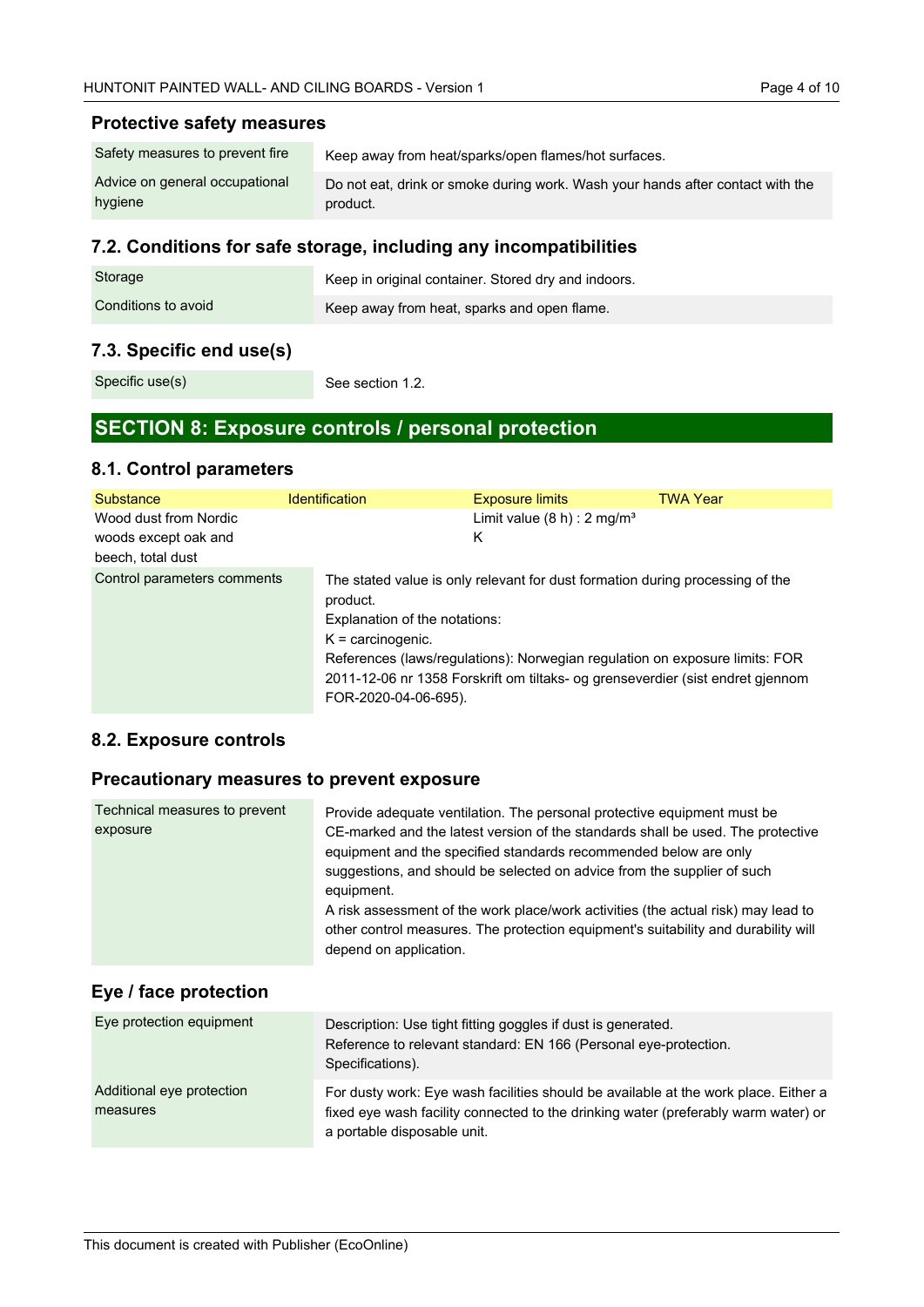| Suitable materials                         | No special material is recomended, as the chemical will not penetrate plastic or<br>rubber.                                                                                                                                                                                            |
|--------------------------------------------|----------------------------------------------------------------------------------------------------------------------------------------------------------------------------------------------------------------------------------------------------------------------------------------|
| Required properties for hand<br>protection | Gloves that protect against sharp edges.                                                                                                                                                                                                                                               |
| Breakthrough time                          | Comments: Not relevant.                                                                                                                                                                                                                                                                |
| Hand protection equipment                  | Description: Normally not required.<br>Use protective gloves that are suitable for the application.<br>Reference to relevant standard: EN ISO 374 (Protective gloves against<br>chemicals and micro-organisms). EN 420 (Protective gloves - General<br>requirements and test methods). |
| <b>Skin protection</b>                     |                                                                                                                                                                                                                                                                                        |

### **Hand protection**

| Recommended protective clothing | Description: Ordinary workwear. |
|---------------------------------|---------------------------------|
|---------------------------------|---------------------------------|

## **Respiratory protection**

| Recommended respiratory<br>protection | Description: Normally not required. In case of inadequate ventilation or risk of<br>inhalation of dust, use suitable respiratory equipment with particle filter (type P2).<br>Reference to relevant standard: EN 14387 (Respiratory protective devices. Gas<br>filter(s) and combined filter(s). Requirements, testing, marking). EN 12083<br>(Respiratory protective devices. Filters with breathing hoses, (Non-mask)<br>mounted filters). Particle filters, gas filters, and combined filters. Requirements,<br>testing, marking). |
|---------------------------------------|---------------------------------------------------------------------------------------------------------------------------------------------------------------------------------------------------------------------------------------------------------------------------------------------------------------------------------------------------------------------------------------------------------------------------------------------------------------------------------------------------------------------------------------|
|---------------------------------------|---------------------------------------------------------------------------------------------------------------------------------------------------------------------------------------------------------------------------------------------------------------------------------------------------------------------------------------------------------------------------------------------------------------------------------------------------------------------------------------------------------------------------------------|

## **Appropriate environmental exposure control**

See also section 12. Environmental exposure controls

# **SECTION 9: Physical and chemical properties**

## **9.1. Information on basic physical and chemical properties**

| Physical state                | Solid. Wooden-/fibreboard                            |
|-------------------------------|------------------------------------------------------|
| Colour                        | Varying. / Light brown on untreated side.            |
| Odour                         | Odorless.                                            |
| Odour limit                   | Comments: Not relevant.                              |
| pH                            | Status: In delivery state<br>Comments: Not relevant. |
| Melting point / melting range | Comments: Not relevant.                              |
| Boiling point / boiling range | Comments: Not relevant.                              |
| Flash point                   | Comments: Not relevant.                              |
| Evaporation rate              | Comments: Not relevant.                              |
| Flammability (solid, gas)     | Not relevant.                                        |
| <b>Explosion limit</b>        | Comments: Not relevant.                              |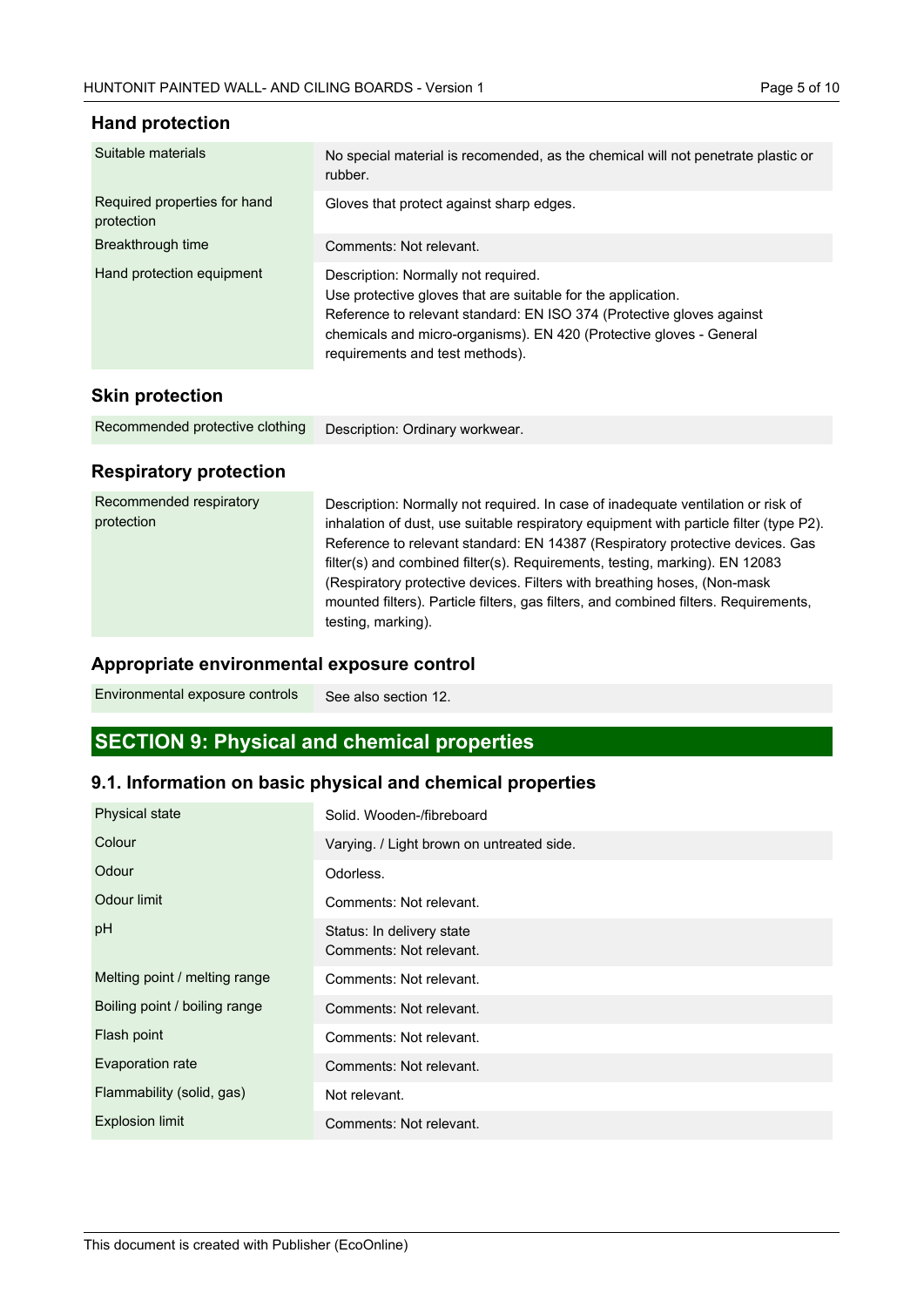| Vapour pressure                            | Comments: Not relevant.                                                          |
|--------------------------------------------|----------------------------------------------------------------------------------|
| Vapour density                             | Comments: Not relevant.                                                          |
| Relative density                           | Value: 800 - 900 kg/m <sup>3</sup><br>Comments: Valid for density.               |
| Solubility                                 | Medium: Water<br>Comments: Insoluble or slightly soluble. Good water resistance. |
| Partition coefficient: n-octanol/<br>water | Comments: Not relevant.                                                          |
| Decomposition temperature                  | Comments: Not relevant.                                                          |
| Viscosity                                  | Comments: Not relevant.                                                          |
| <b>Explosive properties</b>                | Ikke relevant.                                                                   |
| Oxidising properties                       | Not relevant.                                                                    |

### **9.2. Other information**

### **Other physical and chemical properties**

| Comments                                    | No further information is available. |
|---------------------------------------------|--------------------------------------|
| <b>SECTION 10: Stability and reactivity</b> |                                      |

### **10.1. Reactivity**

**Reactivity** 

Under normal use there is no known reactivity risk associated with this product.

### **10.2. Chemical stability**

| Stability | Stable under normal temperature conditions and recommended use.                         |
|-----------|-----------------------------------------------------------------------------------------|
|           | Will release as natural wood, formaldehyde <0.05 mg / m <sup>2</sup> h according to ISO |
|           | 16000-3:2001.                                                                           |

### **10.3. Possibility of hazardous reactions**

| Possibility of hazardous reactions | None under normal conditions. |
|------------------------------------|-------------------------------|
| 10 4 Conditions to avoid           |                               |

### **10.4. Conditions to avoid**

Avoid heat, flames and other sources of ignition.

### **10.5. Incompatible materials**

Materials to avoid

None under normal conditions.

### **10.6. Hazardous decomposition products**

| Hazardous decomposition | None under normal conditions. See also section 5.2. |
|-------------------------|-----------------------------------------------------|
| products                |                                                     |

## **SECTION 11: Toxicological information**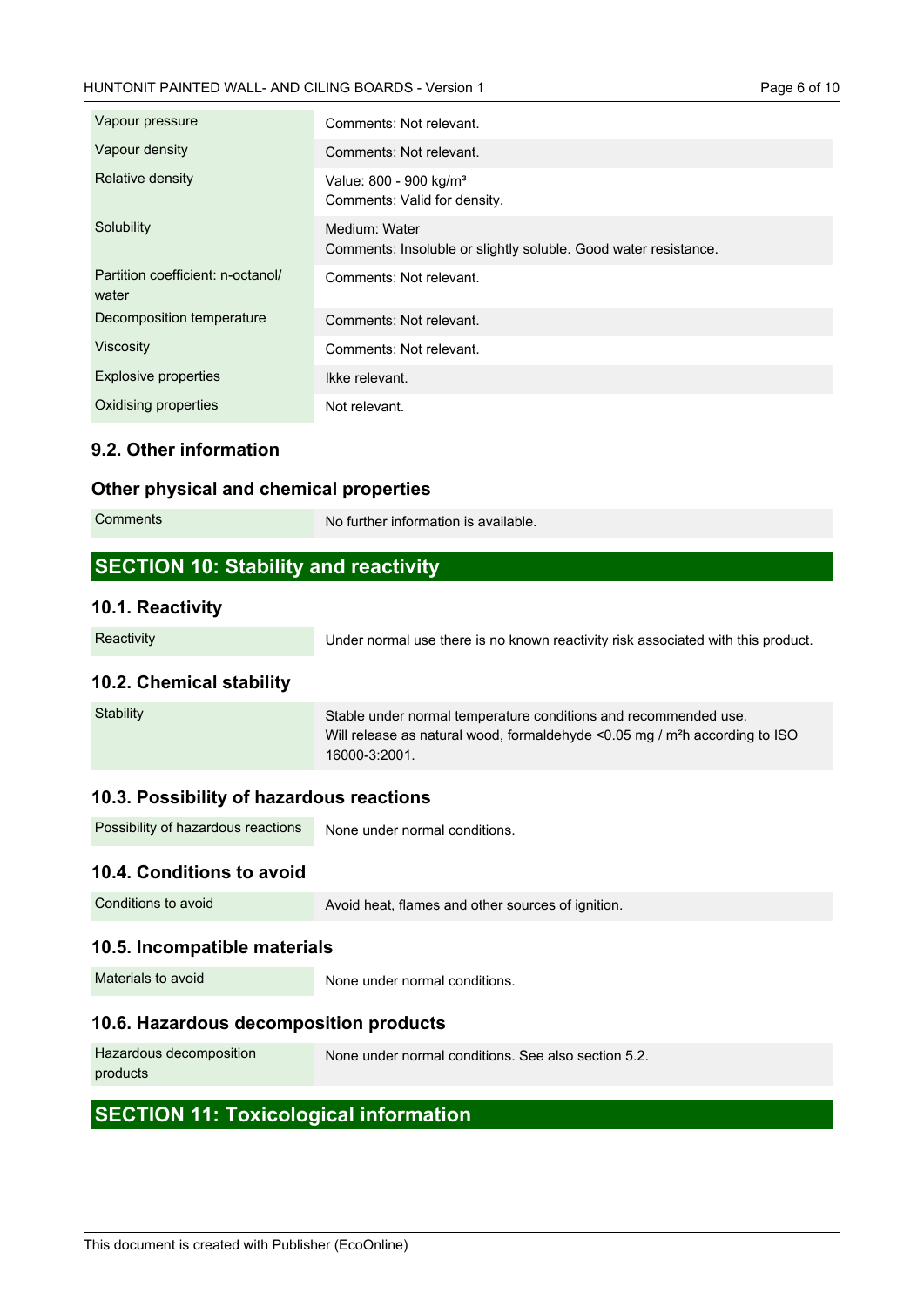### **11.1. Information on toxicological effects**

### **Other information regarding health hazards**

| Assessment of acute toxicity,                                                          | This is an article according to REACH, and is not covered by the regulations for                                                                                                                                                                          |
|----------------------------------------------------------------------------------------|-----------------------------------------------------------------------------------------------------------------------------------------------------------------------------------------------------------------------------------------------------------|
| classification                                                                         | the classification and labeling of chemicals.                                                                                                                                                                                                             |
| Assessment of skin corrosion /                                                         | This is a product acc. REACH, and is not covered by the regulations for                                                                                                                                                                                   |
| irritation, classification                                                             | classification and labeling of chemicals.                                                                                                                                                                                                                 |
| Assessment of eye damage or                                                            | This is a product acc. REACH, and is not covered by the regulations for                                                                                                                                                                                   |
| irritation, classification                                                             | classification and labeling of chemicals.                                                                                                                                                                                                                 |
| Assessment of respiratory                                                              | This is an article according to REACH, and is not covered by the regulations for                                                                                                                                                                          |
| sensitisation, classification                                                          | the classification and labeling of chemicals.                                                                                                                                                                                                             |
| Assessment of skin sensitisation,                                                      | This is an article according to REACH, and is not covered by the regulations for                                                                                                                                                                          |
| classification                                                                         | the classification and labeling of chemicals.                                                                                                                                                                                                             |
| General                                                                                | The product is wooden board. Exposure to the ingredients is therefore only<br>possible if the plate is processed or burned.                                                                                                                               |
| Assessment of germ cell                                                                | This is an article according to REACH, and is not covered by the regulations for                                                                                                                                                                          |
| mutagenicity, classification                                                           | the classification and labeling of chemicals.                                                                                                                                                                                                             |
| Assessment of carcinogenicity,<br>classification                                       | This is an article according to REACH, and is not covered by the regulations for<br>the classification and labeling of chemicals.<br>The product contains an ingredient where the limit value for workplace exposure<br>is indicated by K (carcinogenic). |
| Assessment of reproductive                                                             | This is an article according to REACH, and is not covered by the regulations for                                                                                                                                                                          |
| toxicity, classification                                                               | the classification and labeling of chemicals.                                                                                                                                                                                                             |
| Assessment of specific target<br>organ toxicity - single exposure,<br>classification   | This is an article according to REACH, and is not covered by the regulations for<br>the classification and labeling of chemicals.                                                                                                                         |
| Assessment of specific target<br>organ toxicity - repeated exposure,<br>classification | This is an article according to REACH, and is not covered by the regulations for<br>the classification and labeling of chemicals.                                                                                                                         |
| Assessment of aspiration hazard,                                                       | This is an article according to REACH, and is not covered by the regulations for                                                                                                                                                                          |
| classification                                                                         | the classification and labeling of chemicals.                                                                                                                                                                                                             |

## **Symptoms of exposure**

| In case of ingestion    | Not relevant.                            |
|-------------------------|------------------------------------------|
| In case of skin contact | Dust may irritate the skin.              |
| In case of inhalation   | Dust may irritate respiratory system.    |
| In case of eye contact  | Dust may give mechanical eye irritation. |

# **SECTION 12: Ecological information**

## **12.1. Toxicity**

#### **Ecotoxicity**

This is a product acc. REACH, and is not covered by the regulations for classification and labeling of chemicals. The product is not expected to be hazardous to the environment.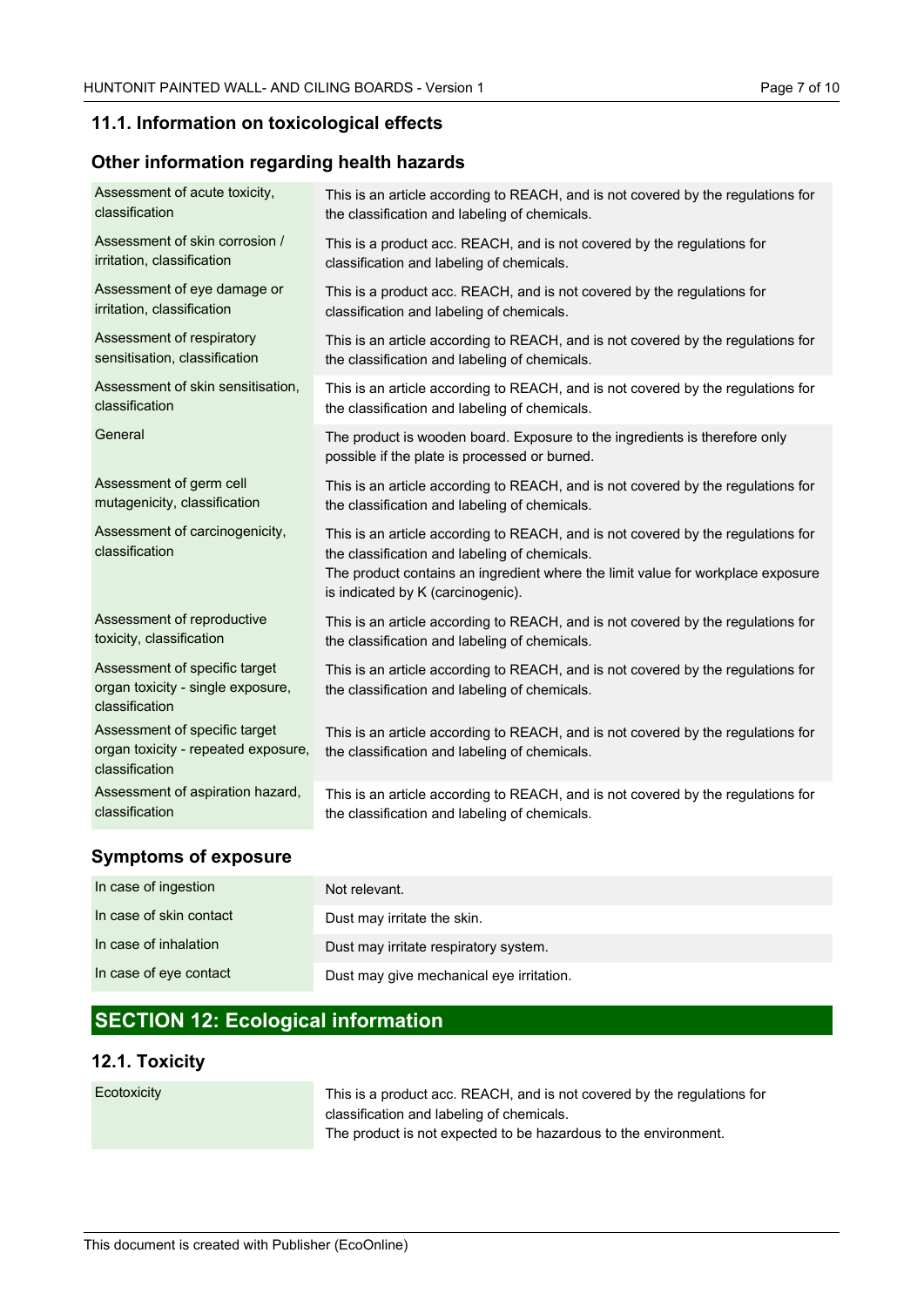### **12.2. Persistence and degradability**

| Persistence and degradability | Product. Environmental damage is neither known nor expected under normal |
|-------------------------------|--------------------------------------------------------------------------|
| description/evaluation        | use.                                                                     |

### **12.3. Bioaccumulative potential**

| Bioaccumulation, evaluation | Product. Environmental damage is neither known nor expected under normal |
|-----------------------------|--------------------------------------------------------------------------|
|                             | use.                                                                     |

## **12.4. Mobility in soil**

| <b>Mobility</b> | Product. Environmental damage is neither known nor expected under normal |
|-----------------|--------------------------------------------------------------------------|
|                 | use.                                                                     |

### **12.5. Results of PBT and vPvB assessment**

| Results of PBT and vPvB | Not relevant. |
|-------------------------|---------------|
| assessment              |               |

#### **12.6. Other adverse effects**

No information. Additional ecological information

## **SECTION 13: Disposal considerations**

#### **13.1. Waste treatment methods**

| Appropriate methods of disposal<br>for the chemical | The waste code (EWC-Code) is intended as a quide. The user must select a<br>code if the use differs from the one mentioned below. |
|-----------------------------------------------------|-----------------------------------------------------------------------------------------------------------------------------------|
| EWC waste code                                      | EWC waste code: 170201 wood<br>Classified as hazardous waste: No                                                                  |
| Other information                                   | Can be recycled.                                                                                                                  |

### **SECTION 14: Transport information**

Dangerous goods

No

#### **14.1. UN number**

```
Comments
```
Not considered as dangerous goods under UN, IMO, ADR/RID or IATA/ICAO regulations.

### **14.2. UN proper shipping name**

| Not relevant. |
|---------------|
|               |

Not relevant.

### **14.3. Transport hazard class(es)**

**Comments** 

# **14.4. Packing group**

| __<br>__ |               |
|----------|---------------|
| Comments | Not relevant. |
|          |               |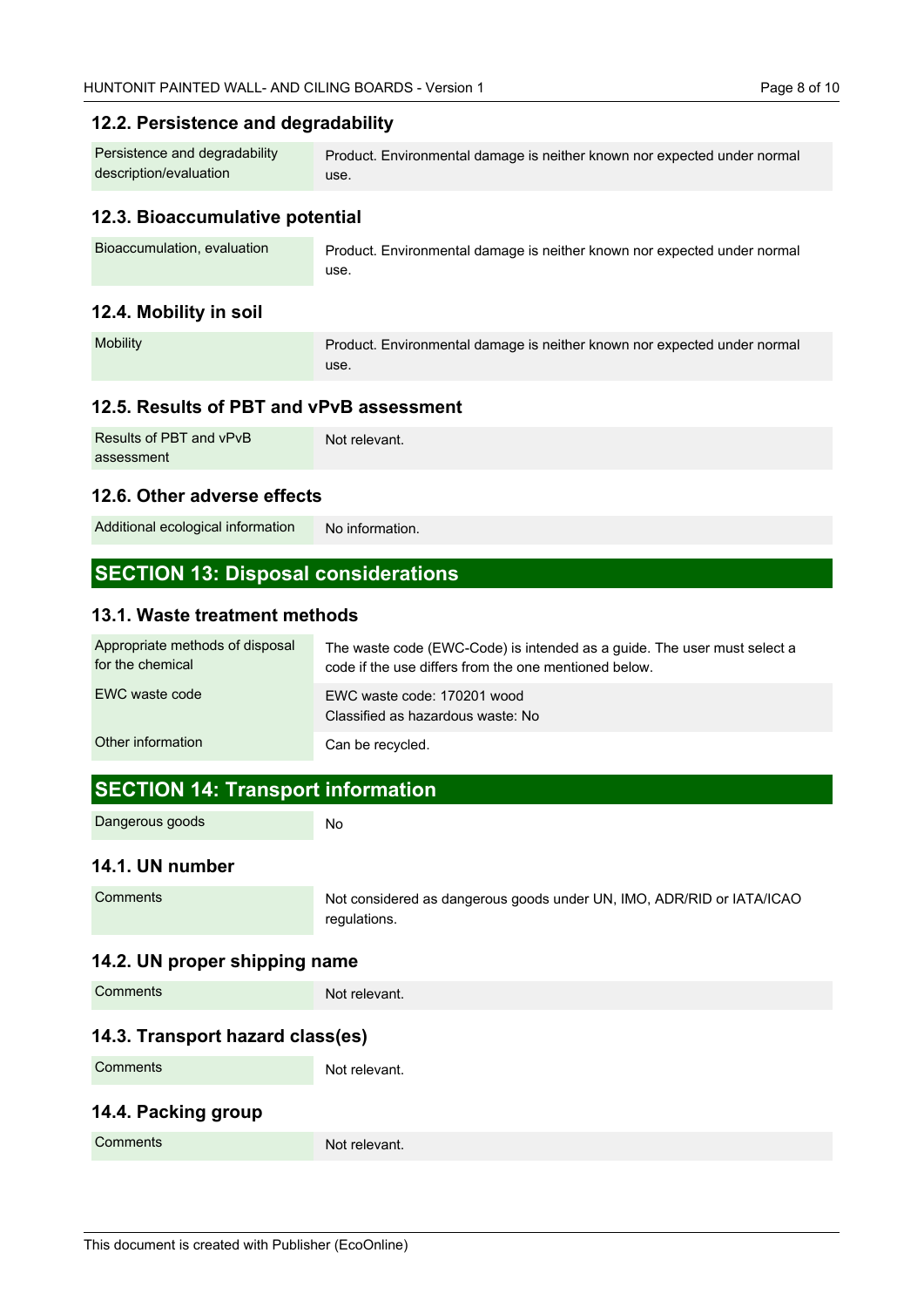#### **14.5. Environmental hazards**

No IMDG Marine pollutant

### **14.6. Special precautions for user**

Not relevant. Special safety precautions for user

### **14.7. Transport in bulk according to Annex II of Marpol and the IBC Code**

Transport in bulk (yes/no)

## **SECTION 15: Regulatory information**

No

## **15.1. Safety, health and environmental regulations / legislation specific for the substance or mixture**

```
Norwegian regulations on waste. no. 930/2004, from the Ministry of Environment.
                                   Dangerous goods regulation.
References (laws/regulations)
```
### **15.2. Chemical safety assessment**

| Chemical safety assessment | N٥            |
|----------------------------|---------------|
| performed                  |               |
| Chemical safety assessment | Not relevant. |

**SECTION 16: Other information**

| <b>SEVITUM TO: ULTRE INTOITMATION</b>             |                                                                                                                                                                                                                                                                                                                                                                                                                                                                                                        |  |
|---------------------------------------------------|--------------------------------------------------------------------------------------------------------------------------------------------------------------------------------------------------------------------------------------------------------------------------------------------------------------------------------------------------------------------------------------------------------------------------------------------------------------------------------------------------------|--|
| Supplier's notes                                  | The information in this document should be made available to anyone who<br>handles the product.                                                                                                                                                                                                                                                                                                                                                                                                        |  |
| Key literature references and<br>sources for data | Suppliers Safety data sheet dated: 30.04.2010.                                                                                                                                                                                                                                                                                                                                                                                                                                                         |  |
| Abbreviations and acronyms used                   | ADR: The European Agreement concerning the International Carriage of<br>Dangerous Goods by Road<br>EWC: European Waste Code (a code from the EU's common classification<br>system for waste)<br>IATA: The International Air Transport Association<br>IMDG: The International Maritime Dangerous Goods Code<br>PBT: Persistent, Bioaccumulative and Toxic<br>RID: The Regulations concerning the International Carriage of Dangerous Goods<br>by Rail<br>vPvB: very Persistent and very Bioaccumulative |  |
| Information added, deleted or<br>revised          | New Safety Data Sheet.                                                                                                                                                                                                                                                                                                                                                                                                                                                                                 |  |
| Version                                           | 1                                                                                                                                                                                                                                                                                                                                                                                                                                                                                                      |  |
| Prepared by                                       | Kiwa Teknologisk Institutt, Norway by Sissel Rogstad                                                                                                                                                                                                                                                                                                                                                                                                                                                   |  |
| NOBB No.                                          | 29721180, 29721297, 29726833, 29734407, 29734431, 29734449, 29737095,<br>29737103, 29737905, 29737921, 29738036, 29738044, 42746086, 42746234,<br>42746253, 42746272, 42746283, 42746302, 42749276, 42750203, 42750222,<br>42750275, 42750324, 42750343, 42750445, 42750536, 42750555, 42750574,<br>42750593, 42750604, 43822293, 43839233, 43839263, 43839278, 43839282,                                                                                                                              |  |